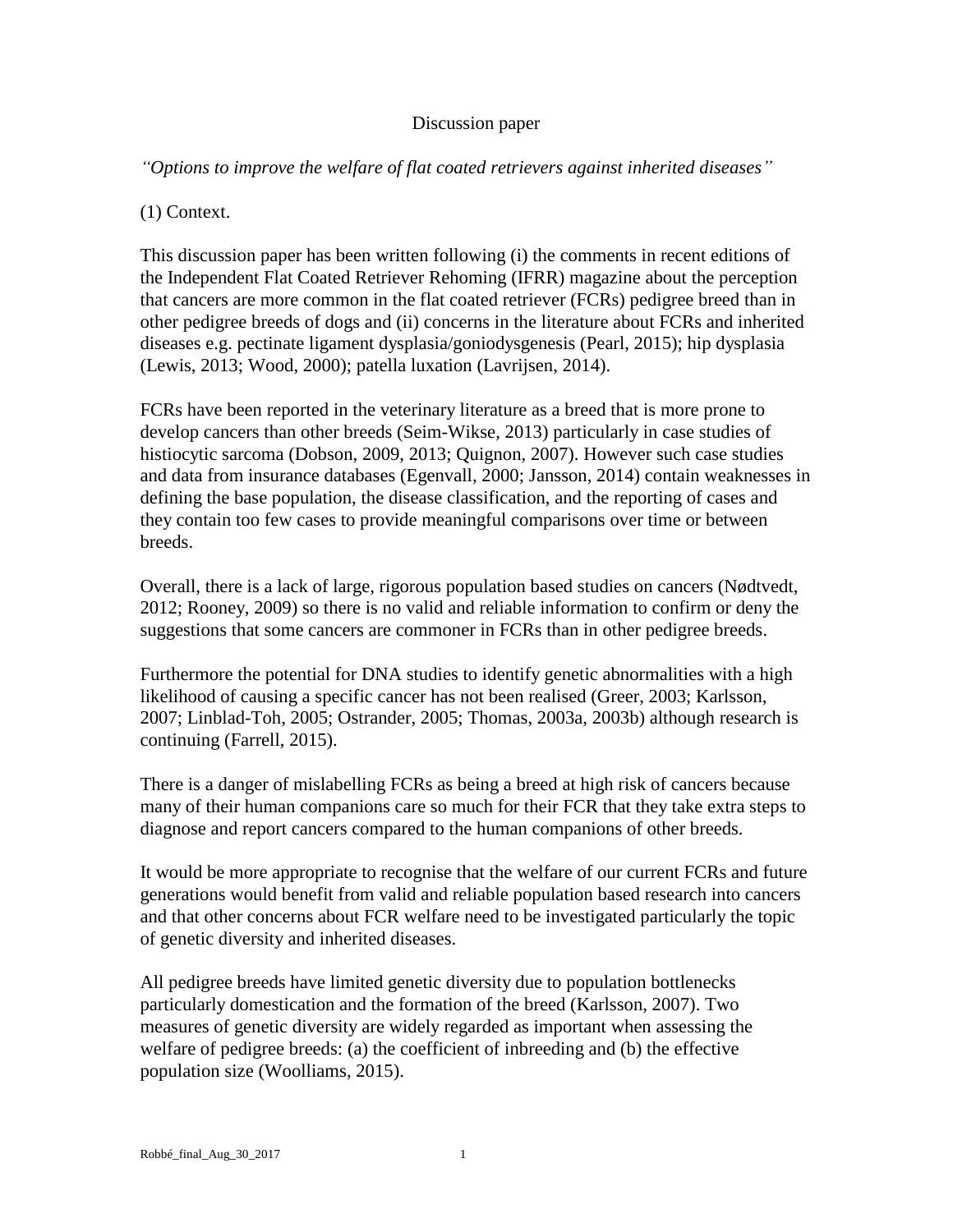The United Kingdom's (UK) Kennel Club and their associated researchers use the electronic data of the registrations of FCRs and other pedigree breeds to calculate the coefficient of inbreeding and the effective population size based on the number of registered animals born each year, the variation in sire usage, and the generation interval between the age of parents and the age of their progeny when they themselves reproduce (Kennel Club, 2015a; Lewis, 2015).

The average number of annual registrations recorded by the Kennel Club for the period 2010-2014 for FCRs was 1200 and for comparison purposes with other breeds the average number of annual registrations for the same period was – Irish Setter 900 Standard Poodle 1000 Weimaraner 1100 Dobermann 1200. The largest number of registrations was 35,000 for Labrador Retriever puppies (Kennel Club, 2015a).

(a) The coefficient of inbreeding.

The coefficient of inbreeding for an individual FCR is the probability expressed as a percentage that any two genes are copies of a single gene from a common ancestor. The coefficient of inbreeding for the FCR breed is the average of the individual coefficients that have been recorded by the Kennel Club in a time period (Woolliams, 2015).

The coefficient of inbreeding ranges from zero per cent, which indicates there is no risk of two genes being identical because there is no common ancestor, to 25% for a puppy of a brother-sister (full sibling) mating (Alvarez, 2009). For a puppy from  $1<sup>st</sup>$  cousins, the coefficient of inbreeding is 6.25%.

The average coefficient of inbreeding for the period 1980-2014 was – Flat Coated Retrievers 7% Standard Poodle 4% Dobermann 6% Weimaraner 8% Irish Setter 15% (Kennel Club, 2015a). (b) The effective population size.

The effective population size is a measure of the gene pool and it should be above 100 for a healthy population (Calboli, 2008; Lewis, 2015). The Kennel Club data (Kennel Club, 2015a) for the period 1980-2014 show an effective population size above 100 for the Standard Poodle breed without giving a precise value and 133.4 for the Dobermann breed indicating for both breeds an overall increase in genetic diversity.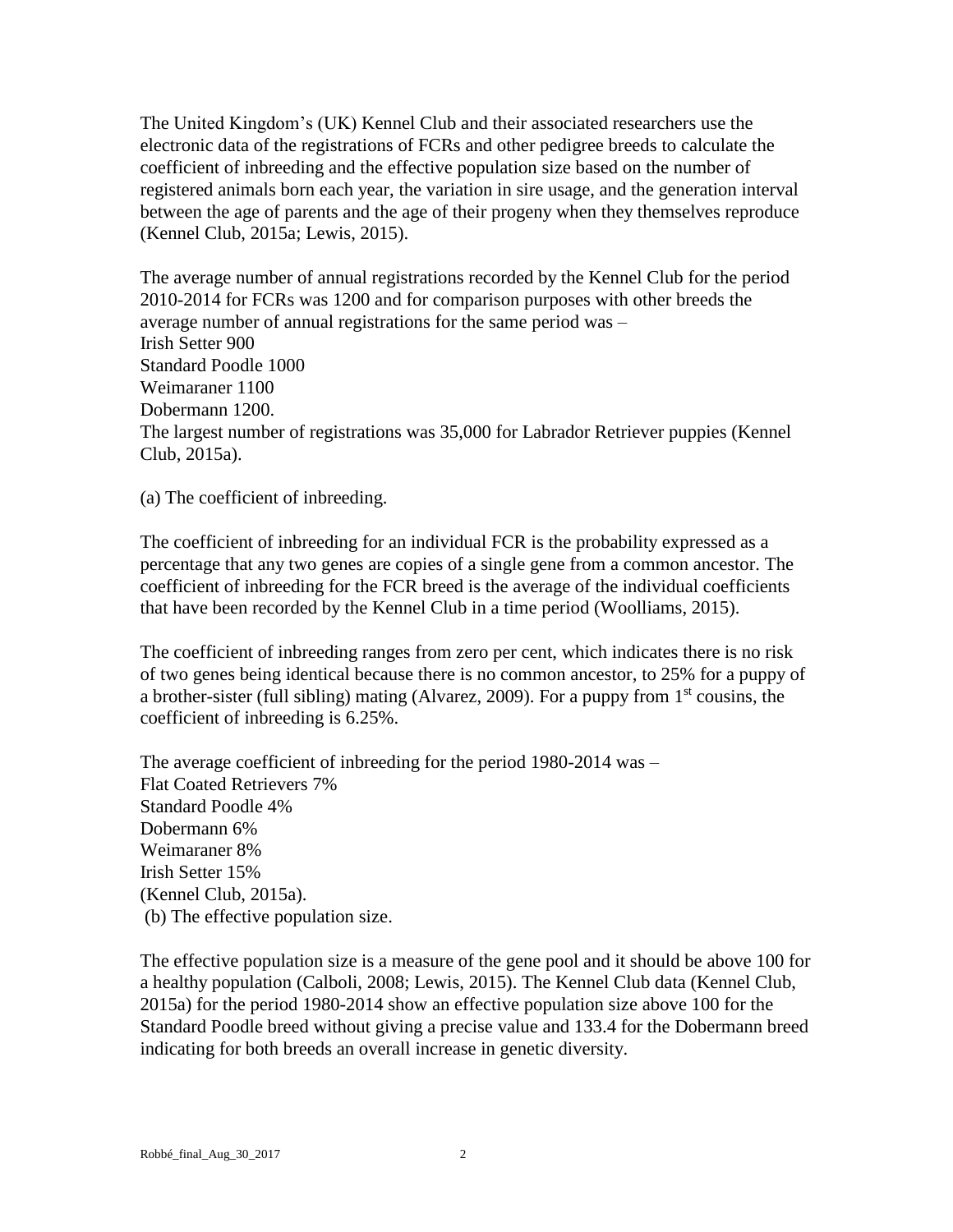An effective population size between 50 and 99 indicates a loss of genetic diversity and the size for the FCR breed was 67.9 compared to 75.4 for the Weimaraner breed for the period 1980-2014 (Kennel Club, 2015a).

An effective population size below 50 means that a breed is at high risk of detrimental effects from inbreeding (Leroy, 2009) and the Irish Setter breed had an effective population size of 27.3 for the period 1980-2014 (Kennel Club, 2015a).

There are two critical influences on the coefficient of inbreeding and the effective population size (Woolliams, 2015). Firstly, there is the number of generations that are measured, for example, using five generations can yield a coefficient of inbreeding of 17% whereas using only three generations of pedigree can yield a coefficient of inbreeding below 1% (Lewis, 2015) because a pedigree of fewer generations omits potential common ancestors further back in the pedigree (Alvarez, 2009; Pedersen, 2016).

Secondly, the other critical influence is the rate of breeding because natural selection needs time to act against the harmful effects of a high rate of breeding (Maki, 2009).

In common with many other breeds the FCRs breeding trend showed a steep rise in the 1980's and 1990's with some levelling since the year 2000 (Lewis, 2015). This trend indicates reduced genetic diversity in the 1980's and 1990's with some improvement since the year 2000 possibly due to more FCRs coming to the UK to breed before returning home or migrating to live here and to breed, reductions in the rate of breeding, and more extended pedigree generation data.

The values for the coefficient of inbreeding and the effective population size will have different meanings to individuals and organisations with an interest in the welfare of FCRs. There are no absolutely safe values for the coefficient of inbreeding and for the effective population size (Woolliams, 2015) but taking actions to keep the values as low as possible would reduce the risk of genetic factors contributing to the causes of cancers and other complex diseases particularly through allowing natural selection to promote good health.

In summary, there is a lack of population based research into the genetic basis for complex inherited diseases in FCRs including cancers. The genetic diversity is not high in the FCR breed as shown by the coefficient of inbreeding and effective population size and verified by genetic analyses (Quignon, 2007). There are therefore significant threats to the welfare of FCRs and there should be more discussion about the options to improve their welfare.

# (2) Options.

The next section considers four options and they are not mutually exclusive so they could be combined and other options could be developed.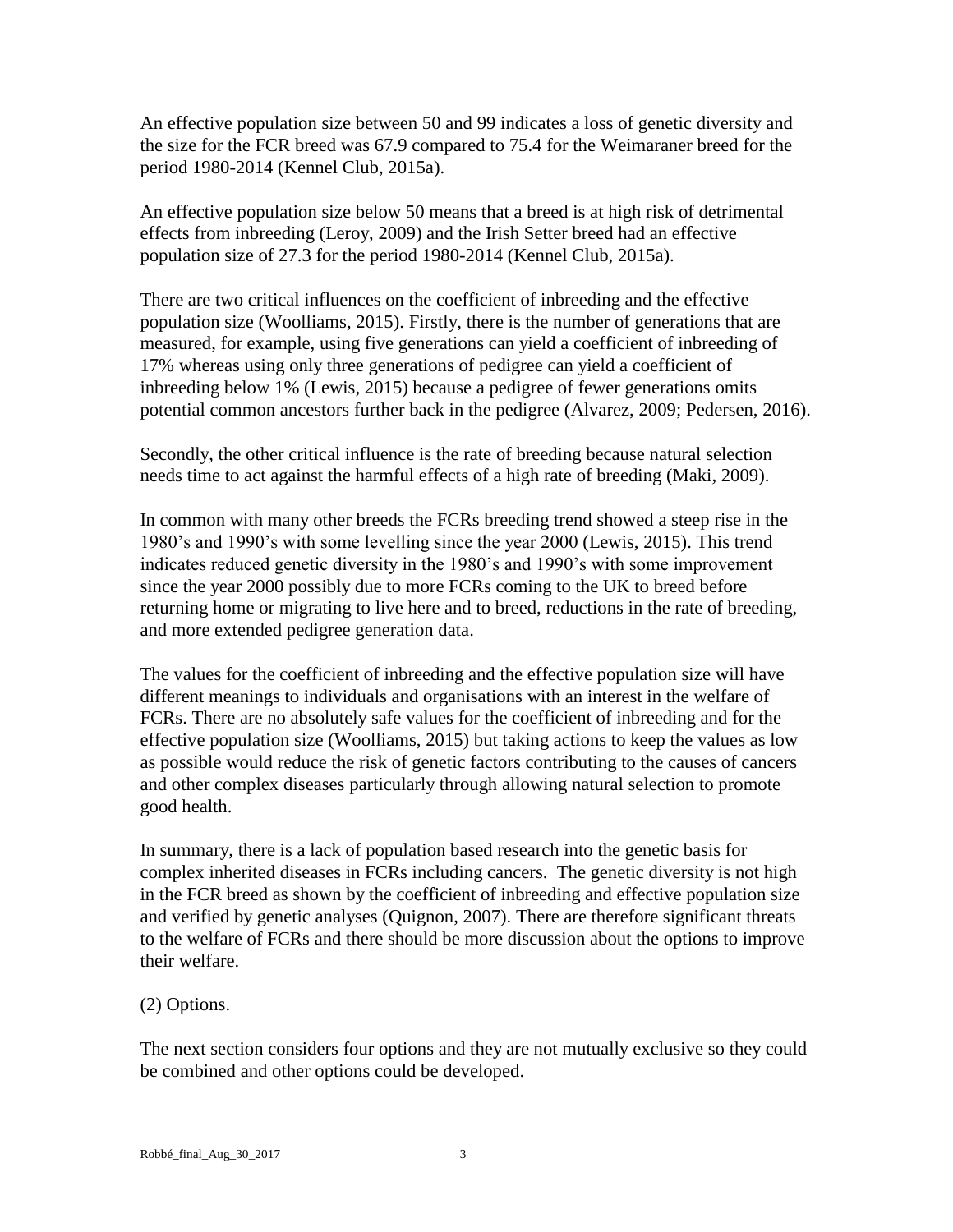When considering these options it seemed appropriate to bear in mind the multiple groups internationally with interests in FCR welfare in this context:

- Animal welfare organisations

- Breed societies

- Kennel clubs: founded to govern dog showing and breeding, to set breed standards, to establish a voluntary register of pedigree and crossbreed dogs, and to publish stud books (https://janedogs.com/kennel-clubs-and-stud-books/)

- Media

- Owners with companion FCRs who also breed FCRs (breeders)

- Owners with companion FCRs who do not breed ("companioners")
- Public in general
- Scientists: geneticists, histologists, cytologists, epidemiologists
- Veterinarians: primary referral
- Veterinarians: secondary/tertiary referral (modified from Rooney, 2009).

(a) Population based FCR breed cancer registry.

Description: as previously described in the IFRR summer 2017 magazine, a cancer registry (Nødtvedt, 2012) could be set up to collect data systematically on FCRs who develop cancer. In parallel, initiatives could be taken to persuade people with an interest in other pedigree breeds to set up a register for their breed.

Opportunities: accurate information instead of data that is unrepresentative of the FCR population.

Challenges:

- willingness of companioners and breeders to participate;
- involvement of veterinarians;
- funding for staff in the registry and for the information technology;

- persuading other breed societies, breeders and companioners to set up their breed's cancer register.

Practical implications: the average length of life of a FCR in the UK is not known but the average of about 1200 registrations of FCR puppies annually is a relatively small number placing the breed outside the top 20 most popular pedigree breeds (Farrell, 2015). Hence a registry would need to collect data from all of the UK to provide valid and reliable information on new cases, deaths, treatments, potential genetic abnormalities, et alia, with a ten year lag time.

The other breeds where parallel research could be promoted are Irish Setter, Standard Poodle, Weimaraner and Dobermann.

(b) Add DNA testing to current screening programmes.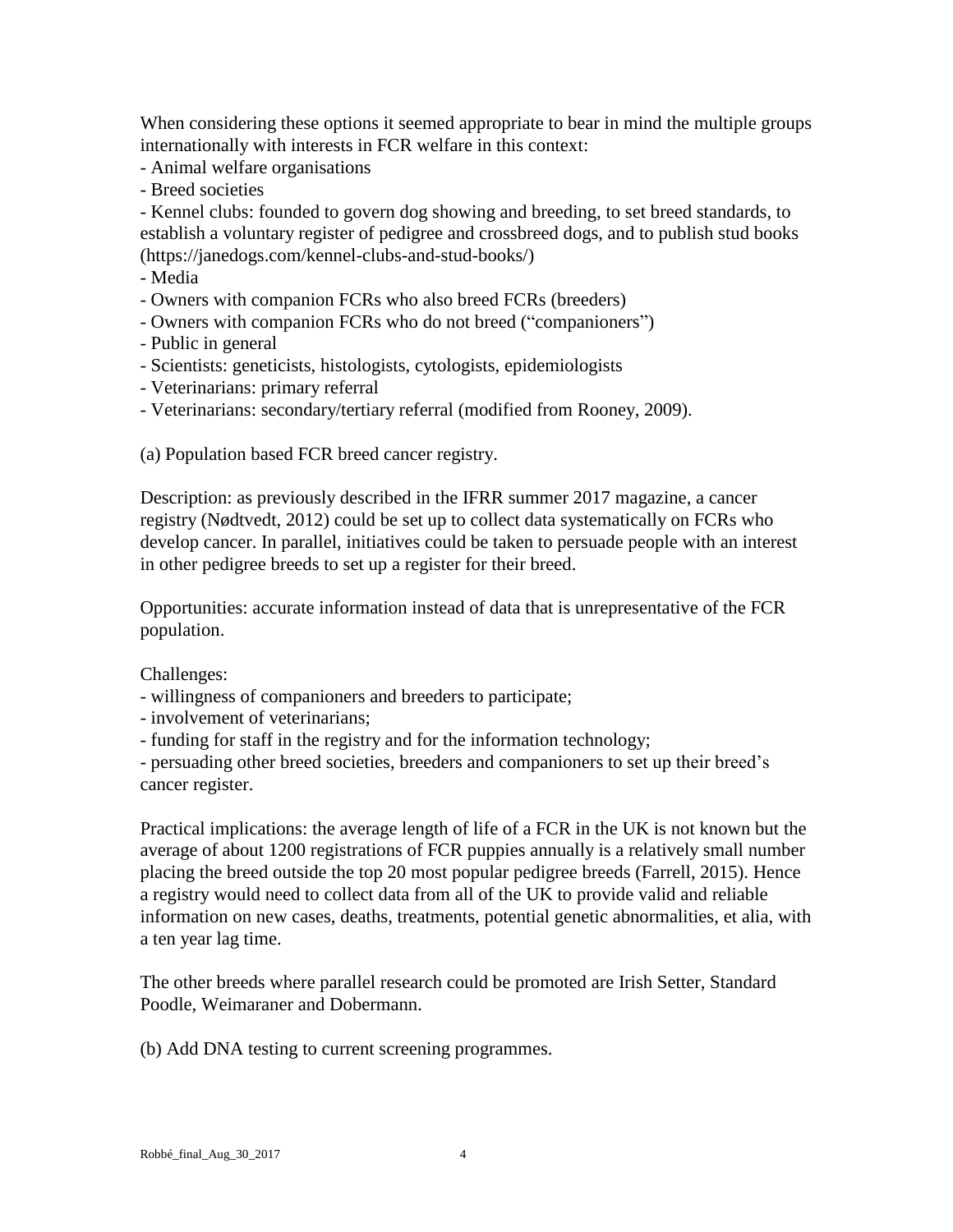Description: the current screening programmes for FCRs that are required by the Kennel Club Assured Breeder Scheme are the programmes for hip dysplasia screening and the gonioscopy screening (Kennel Club, 2017).

DNA tests could be added to the requirements of the Kennel Club for assured breeders and for puppies to be registered. However the mode of inheritance of most cancers is complex meaning that they are based on multiple factors (Rooney, 2009). Those factors are likely to include several abnormalities in the DNA and several environmental factors all contributing to the development of each cancer. A similar situation is recognised in hip dysplasia (Fels, 2014; Wilson, 2013).

There are no cancer DNA tests on the Kennel Club's list of breed specific DNA tests for any breed (Kennel Club, 2015b).

### Opportunities:

- highly accurate if a single abnormality in the genetic DNA can be identified;

- cells can easily be obtained by swabbing the gums and palate.

#### Challenges:

- high cost of developing the DNA test;

- open to abuse by breeders if swabbing is not supervised by a veterinarian;

- reduction in the breeding population and thereby in genetic diversity (Farrell, 2015) unless other measures are taken.

Practice implications: DNA tests have been successfully added to screening programmes and recorded by the Kennel Club for Dobermanns, Irish Setters and Standard Poodles for diseases other than cancers (Kennel Club, 2015; Rooney, 2009). There is evidence for several genes that need to be present to contribute to a high risk of hip dysplasia in German Shepherds (Fels, 2014) and if similar genes could be identified in FCRs then a DNA test could be a requirement for registration with the Kennel Club.

However it is important to recognise that even if the genes are present each dog will vary in how much she exhibits the disease depending on other genes and factors in the environment particularly in the case of late-onset diseases (Farrell, 2015; Greer, 2003).

(c) Increase genetic diversity.

Description: it is inevitable that the diversity of the genes in the FCR breed is lower than it could be because of the breed's formation and because of domestication which stops free breeding in the wild. Breed formation involves selecting the breeding to meet the breed standards, developing breeding lines and the use of popular sires who make the largest contribution to the rate of inbreeding (Calboli, 2008; Farrell, 2015; Leroy, 2011; Lewis, 2015; Ostrander, 2005).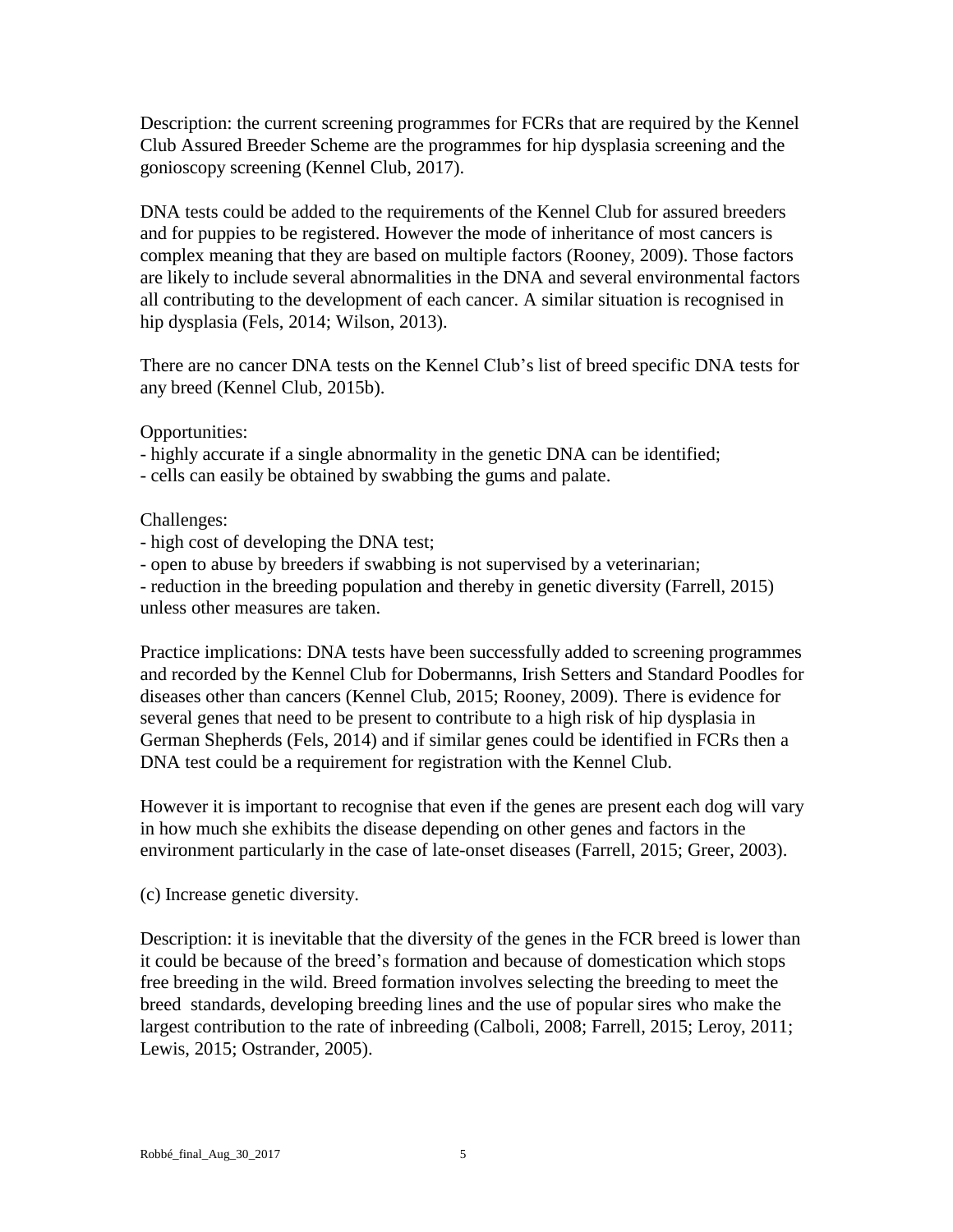However, despite the controversies about the origins of the FCR breed, international genetic studies have found wide genetic divergence between pedigree breed populations in different countries (Björnerfeldt, 2008; Larson, 2012). Specifically, as much genetic divergence was identified between golden retrievers in the European and American continents as between human populations in those continents (Karlsson, 2007). A shared common ancestry more than 100 years ago as suggested by the historical records of FCRs does not necessarily translate into common diseases (Ostrander, 2005) hence there is scope to widen the genetic diversity of FCRs.

A number of strategies have been identified each with their own opportunities and challenges. These strategies include:

- increased the importation of FCRs from other countries and increased intercountry mating;

- prevent the registration of offspring from a mating between first degree or second degree relatives;

- preventing the registration of puppies from a sire of more than a specific number of litters as has happened in German Shepherds in Germany (Leroy, 2006) and restricting the number of offspring from a single sire as required by the Finnish Kennel Club for some breeds (Maki, 2009);

- outcrossing which is the mating of a FCR with another breed which could then be followed by back crossing to a FCR and repeated to the  $4<sup>th</sup>$  generation (3<sup>rd</sup> back cross) who would be 93% pure FCR.

### Opportunities:

- much easier to import and export FCRs in Europe and beyond aided by electronic data on identity, vaccinations and pedigree;

- frozen semen can be used to reduce travelling which is only for mating;

- the Kennel Club as the governing authority can change the rules about registration regarding mating with relatives, regarding outcrossing and 3<sup>rd</sup> or later back crossing and regarding the number of litter from the same sire.

### Challenges:

- resistance from breeders and from breed societies;

- Kennel Club willingness to change the registration rules and to revise breed standards based on appearance and not on genetic purity;

- negative comments by the media about "designer" dogs and the effects of those comments on the general public.

Practice implications: increasing the genetic diversity in the FCR breed through these strategies would improve vigour which includes resistance to infections, metabolic diseases, cancers, hip and other dysplasias (Farrell, 2015; Rooney, 2009). It is increasingly recognised that there has been genetic divergence within the same breed in different countries (Björnerfeldt, 2008) hence the merits of increased intercountry mating.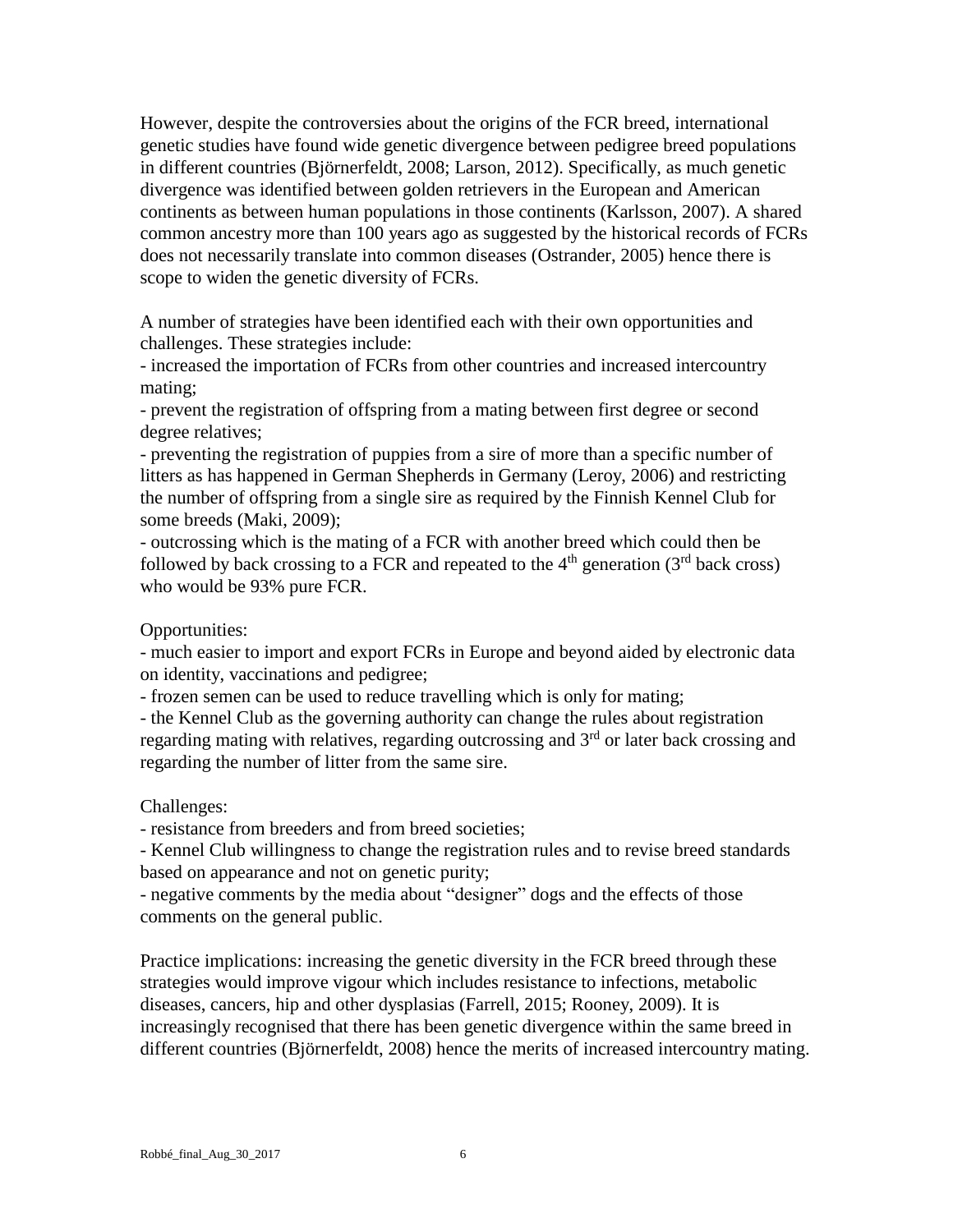Outcrossing with back crossing has occurred successfully with Dalmatians who suffer from high uric acid levels and thereby kidney stones (Farrell, 2015), with Boxers who have subsequently won at dog shows ((Rooney, 2009), and with English Bulldogs and Olde English Bulldogs (Pedersen, 2016).

There is no evidence that widening genetic diversity would introduce more new diseases than would be expected by chance (Woolliams, 2015) and there is less likelihood of introducing new diseases than if artificial selection continues unabated particularly through the use of popular sires (Ostrander, 2005).

(d) Further development of estimated breeding values.

Description: an estimated breeding value is a calculation that estimates the likely risk that a male or female parent will pass on a complex inherited disease to their puppy (Farrell, 2015; Lewis, 2013) in order to enable the better selection of the parents (Rooney, 2009). The estimated breeding value is not a value based on money but a value based on risk between the highest risk through to the lowest risk

The Kennel Club estimated breeding value calculation for the hip dysplasia trait in a FCR bitch is derived from:

- the hip score for the bitch and all her relatives whose data are recorded;

- pedigree information that is used to weight the relationships between the relatives and the bitch.

Adding all the data enable the genetic risk of that FCR bitch passing on hip dysplasia to be placed on a scale between the highest risk through to the lowest risk (https://www.thekennelclub.org.uk/about-ebvs/).

At birth, a puppy's estimated breeding value is the average of her parents' estimated breeding values and her estimated breeding value will change during her lifetime to a lower risk or a higher risk as more information becomes available about her and her relatives.

Opportunities:

- useful for a complex inherited diseases;

- clearly visible results within three to five generations (Woolliams, 2015);

- when they become available, adding the results from reliable new screening tests and from DNA tests to the calculation would be a significant advance in animal welfare (Rooney, 2009; Wilson, 2013).

### Challenges:

- development costs to the Kennel Club involving particularly geneticists and breed societies to produce the estimated breeding value calculations;

- co-ordination between the breeders and veterinary practices to submit the data to the Kennel Club;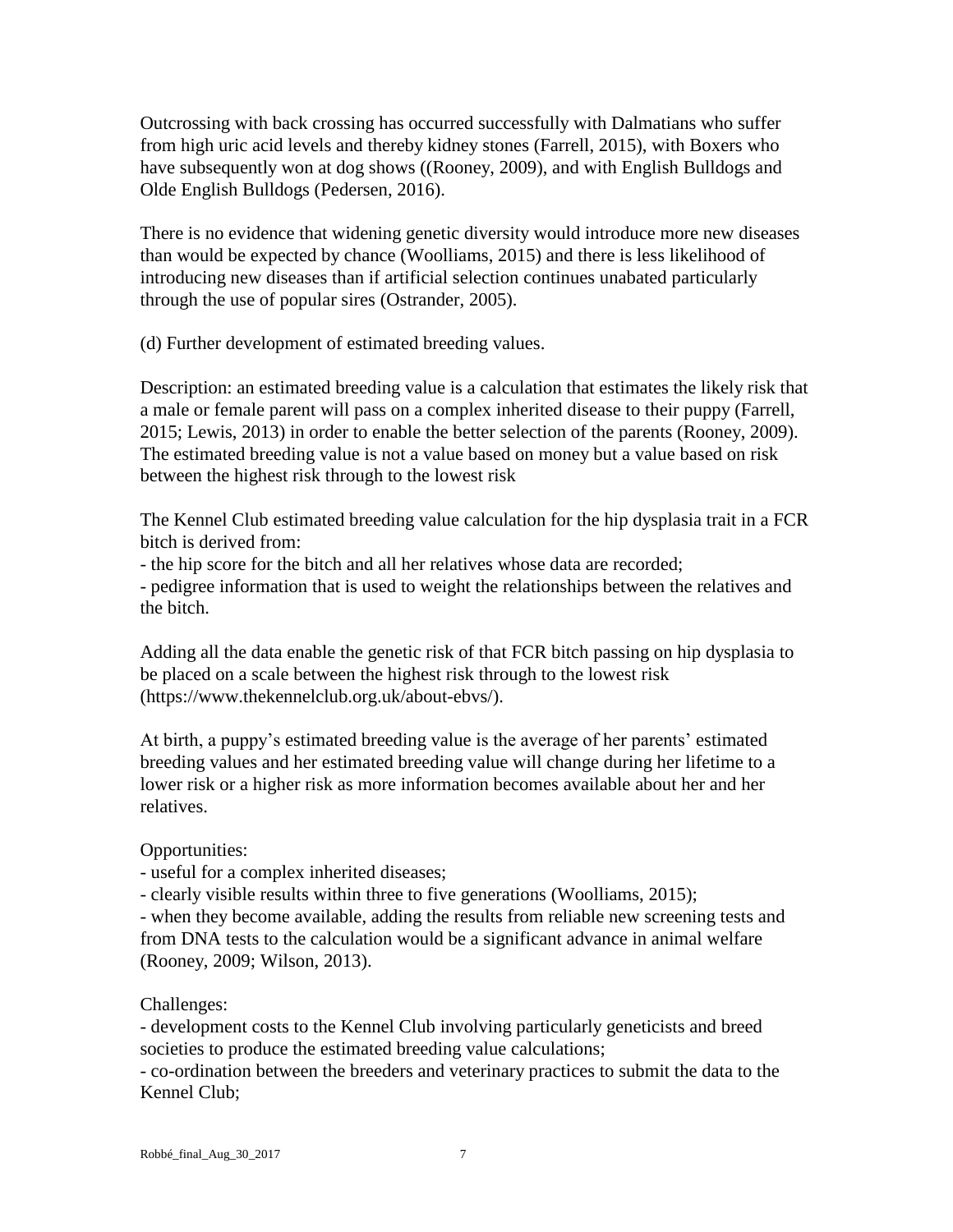- understanding by the breeders about relative risk.

-Practice implications: even in the absence of a DNA test for hip dysplasia there has been a small sustained improvement in the estimated breeding value for FCRs (Oberbauer, 2017) equivalent to excluding 2% of the highest risk FCRs from breeding during the period 1990 – 2011 (Lewis, 2013).

However there is scope to develop the calculation to include the scores from the related trait of elbow dysplasia which may be due to the action of some of the same genes (Lewis, 2013) and for information on DNA tests to be included (Farrell, 2015; Leroy, 2009) once the development research has been carried out.

## (3) Conclusions.

There are justifiable concerns about the welfare of our current FCRs and future generations of FCRs. The four options identified in this discussion paper could all be taken forward for the benefit of our FCRs and there are multiple groups internationally with interests in FCR welfare who could usefully be involved.

The options would require the active participation of breeders and companioners in submitting information with the help of their veterinarians to a central organisation such as a breed cancer registry or a breed disease registry.

Also, information would need to be submitted to the UK Kennel Club and ideally to the Kennel Clubs in other countries regarding the actions by breeders to implement the strategies to increase genetic diversity and to develop the database for estimated breeding values.

The UK's Flat Coated Retriever Society would need to be actively involved in delivering all the options including the promotion of research into DNA tests by scientists, and communications with the media and the general public. Collaborations could be developed with FCR breed societies in other countries.

It would also be important to involve animal welfare organisations, for example, the RSPCA, and rehoming groups.

(4) Reference list.

Alvarez, G. et alia. (2009). The Role of Inbreeding.. PLoS ONE, 4(4), 5174-5181.

Björnerfeldt, S. et alia. (2008). Assortative Mating and Fragmentation Within Dog Breeds. BMC Evolutionary Biology, 8, 28-39.

Calboli, C.F.C. et alia (2008). Population Structure and Inbreeding.. Genetics, 179, 593- 601.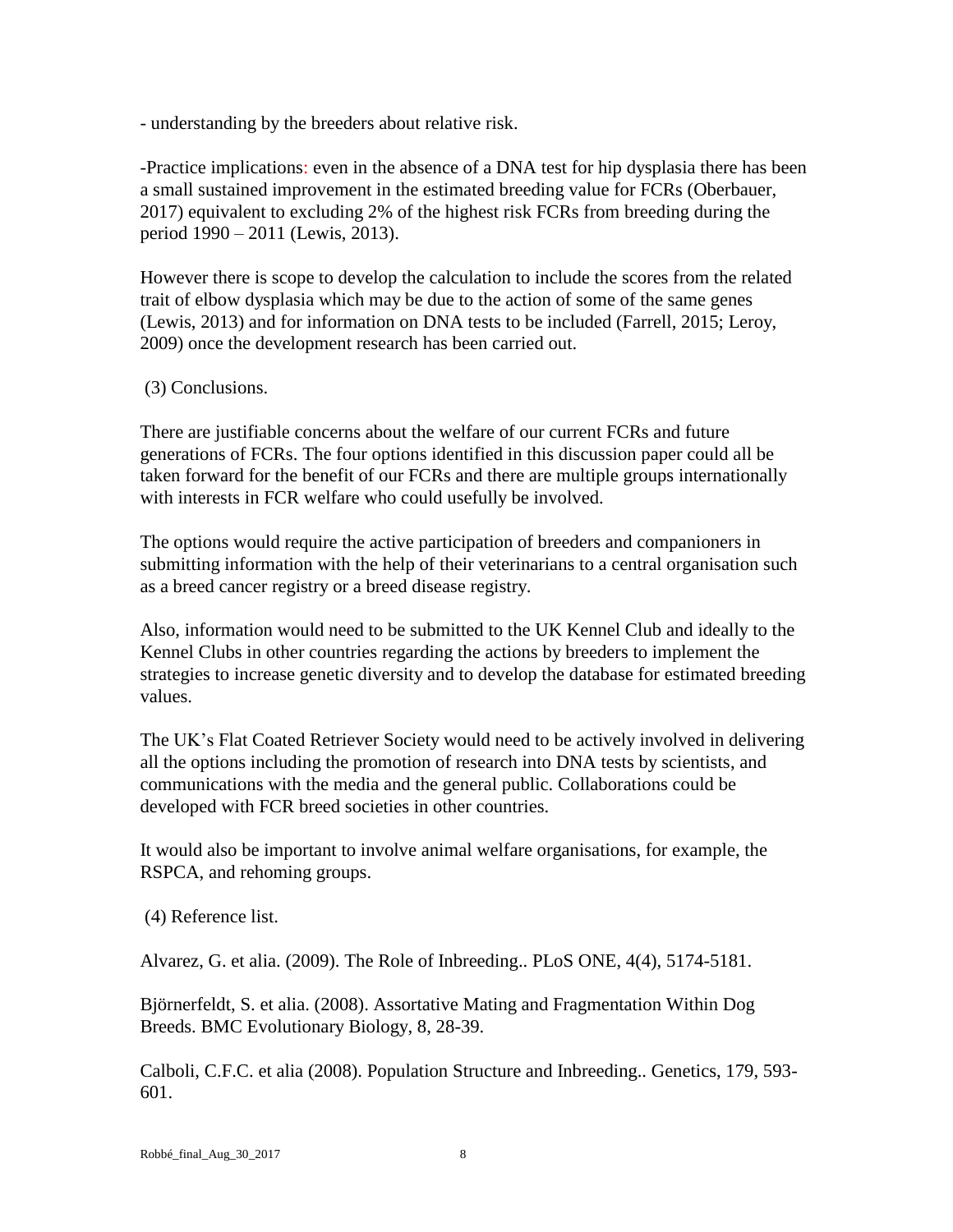Dobson, J.M. et alia. (2009). Mortality in a Cohort of Flat-Coated Retrievers.. Veterinary and Comparative Oncology, 7(2), 115-121.

Dobson, J.M. (2013). Breed-Predispositions to Cancer in Pedigree Dogs. ISRN Veterinary Science Article ID 941275 http://dx.doi.org/10.1155/2013/941275

Egenvall, A. et alia. (2000). Age Pattern of Mortality in Eight Breeds.. Preventive Veterinary Medicine, 46, 1-14.

Farrell, L.L. et alia. (2015). The Challenges of Pedigree Dog Health.. Canine Genetics and Epidemiology, 2(3), 1-14.

Fels, L. et alia. (2014). Identification and Validation of Quantitative Trait Loci.. PLoS ONE, 9(5), 1-8.

Greer, K.A. et alia. (2003). Digging Up the Canine Genome.. Cytogenetic and Genome Research, 102, 244-248.

Jansson, M. et alia. (2014). Recent Breeding History of Dog Breeds in Sweden.. Journal of Animal Breeding and Genetics, 131, 153-162.

Karlsson, E.K. et alia (2007). Efficient Mapping of Mendelian Traits in Dogs.. Nature Genetics, 39(12), 1321-1328.

Kennel Club. (2015a). Breed Population Analyses. London: Kennel Club.

Kennel Club. (2015b). Breed Specific DNA Tests. London: Kennel Club.

Kennel Club. (2017). Assured Breeder Scheme: Breed-Specific Requirements.. London: Kennel Club.

Larson, G. et alia. (2012). Rethinking Dog Domestication by Integrating.. Proceedings of the National Academy of Sciences, 109(23), 8878-8883.

Lavrijsen, I.C.M. et alia. (2014). Genome-wide Survey Indicates Involvement of Loci.. BMC Genetics, 15, 64-73.

Leroy, G. et alia. (2006). Genetic Variability in French Dog Breeds.. Journal of Animal Breeding and Genetics, 123, 1-9.

Leroy, G. et alia. (2009). Genetic Diversity of Dog Breeds.. Animal Genetics, 40(3), 323- 332.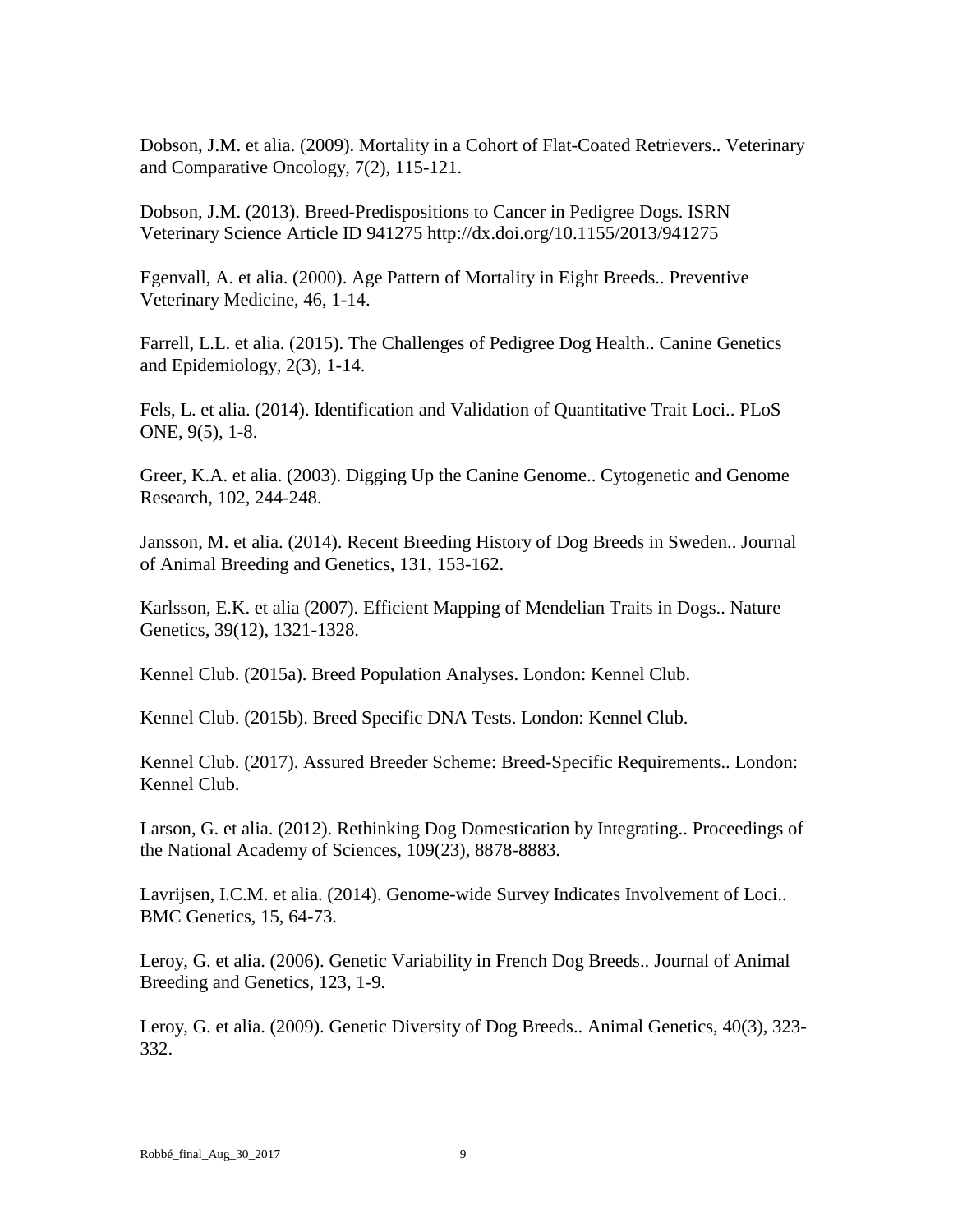Leroy, G. et alia. (2011). Mating Practices and the Dissemination of Genetic Disorders.. Animal Genetics, 42, 66-74.

Lewis, T.W. et alia. (2013). Comparative Analyses of Genetic Trends.. BMC Genetics, 14, 16-27.

Lewis, T.W. et alia. (2015). Trends in Genetic Diversity for all Kennel Club Registered.. Canine Genetics and Epidemiology, 2(13): 1-10.

Linblad-Toh, K. et alia. (2005). Genome Sequence, Comparative Analysis and Haplotype Structure.. Nature, 438, 803-838.

Maki, K. (2009). Population Structure and Genetic Diversity of Worldwide.. Journal of Animal Breeding and Genetics, 127, 318-326.

Nødtvedt, A. et alia. (2012). Current Status of Canine Cancer Registration.. Veterinary and Comparative Oncology, 10(2), 95-101.

Oberbauer, A.M. et alia. (2017). Long-term Genetic Selection Reduced Prevalence.. PLoS ONE, 12(2), 1-21.

Ostrander, E.A. et alia. (2005). The Canine Genome. Genome Research, 15, 1706-1716.

Pearl, R. et alia. (2015). Progression of Pectinate Ligament Dysplasia Over Time.. Journal of Veterinary Ophthalmology, 18(1), 6-12.

Pedersen, N.C. et alia. (2016). A Genetic Assessment of the English Bulldog. Canine Genetics and Epidemiology, 3(6): 1-16.

Quignon, P. et alia. (2007). Canine Population Structure.. PLoS ONE, 2(12), 1324-1332.

Rooney, N. et alia. (2009). Pedigree Dog Breeding in the UK: a Major Welfare Concern? Independent Report. Horsham: Royal Society for the Prevention of Cruelty to Animals.

Seim-Wikse, T. et alia. (2013). Breed Disposition to Canine Gastric Carcinoma.. Acta Veterinaria Scandinavica, 55, 25-31.

Thomas, R. et alia. (2003a). Isolation and Chromosomal Assignment of Canine Genomic.. Cytogenetic and Genome Research, 102, 249-253.

Thomas, R. et alia. (2003b). A Canine Cancer Gene Microarray.. Cytogenetic and Genome Research, 102, 254-260.